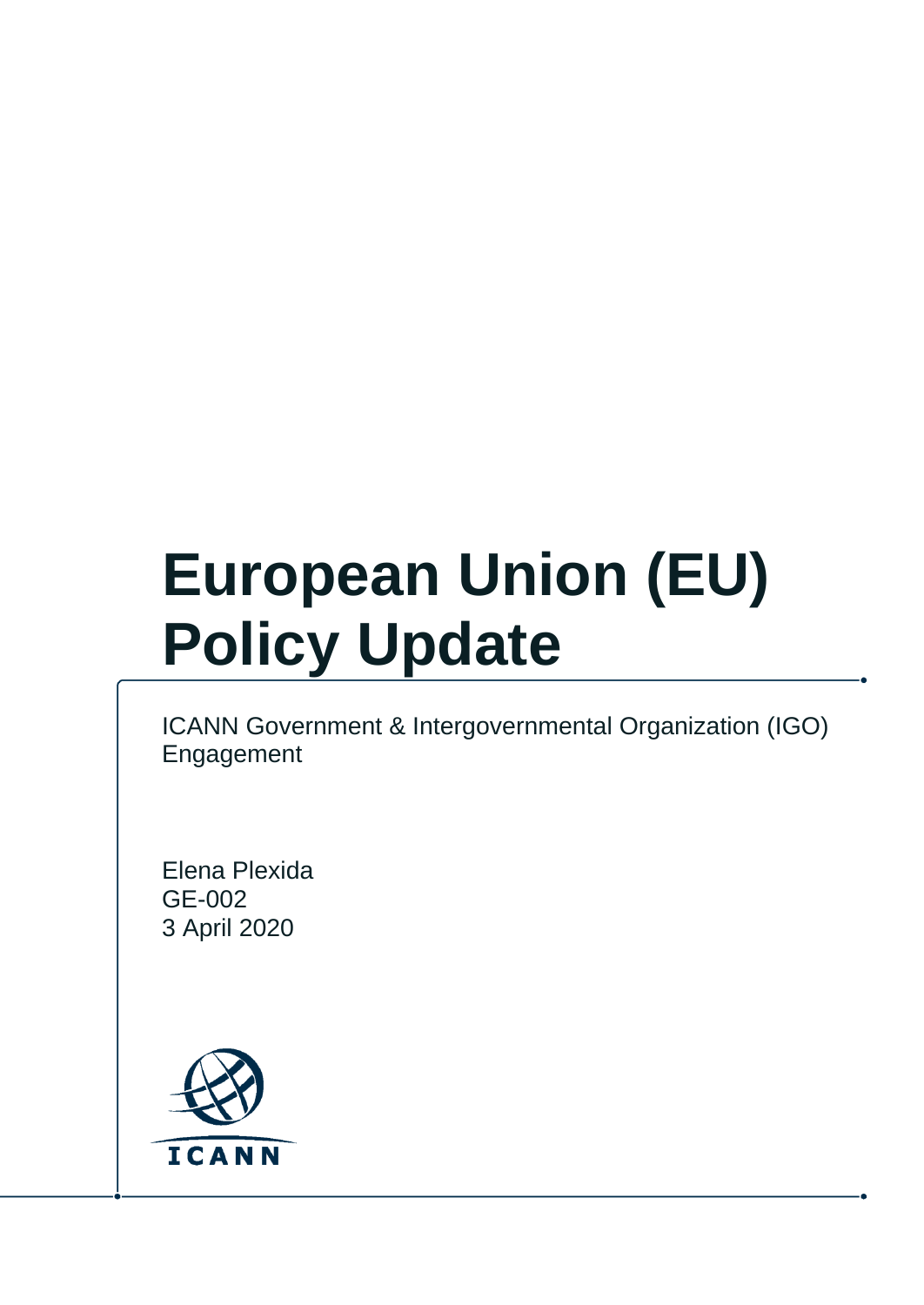#### **TABLE OF CONTENTS**

| Foreword                                                                          | 3                     |
|-----------------------------------------------------------------------------------|-----------------------|
| What is the European Union?                                                       | $\boldsymbol{\Delta}$ |
| Why is the European Union Relevant to ICANN's community?                          | $\boldsymbol{\Delta}$ |
| The Political Structure of the Commission and the Commissioners Relevant to ICANN | $\overline{4}$        |
| <b>Priorities of the New Commission</b>                                           | 5                     |
| Specific Policies Relevant to ICANN                                               | 6                     |
| Conclusion                                                                        | 7                     |

- 6 -

 $\bullet$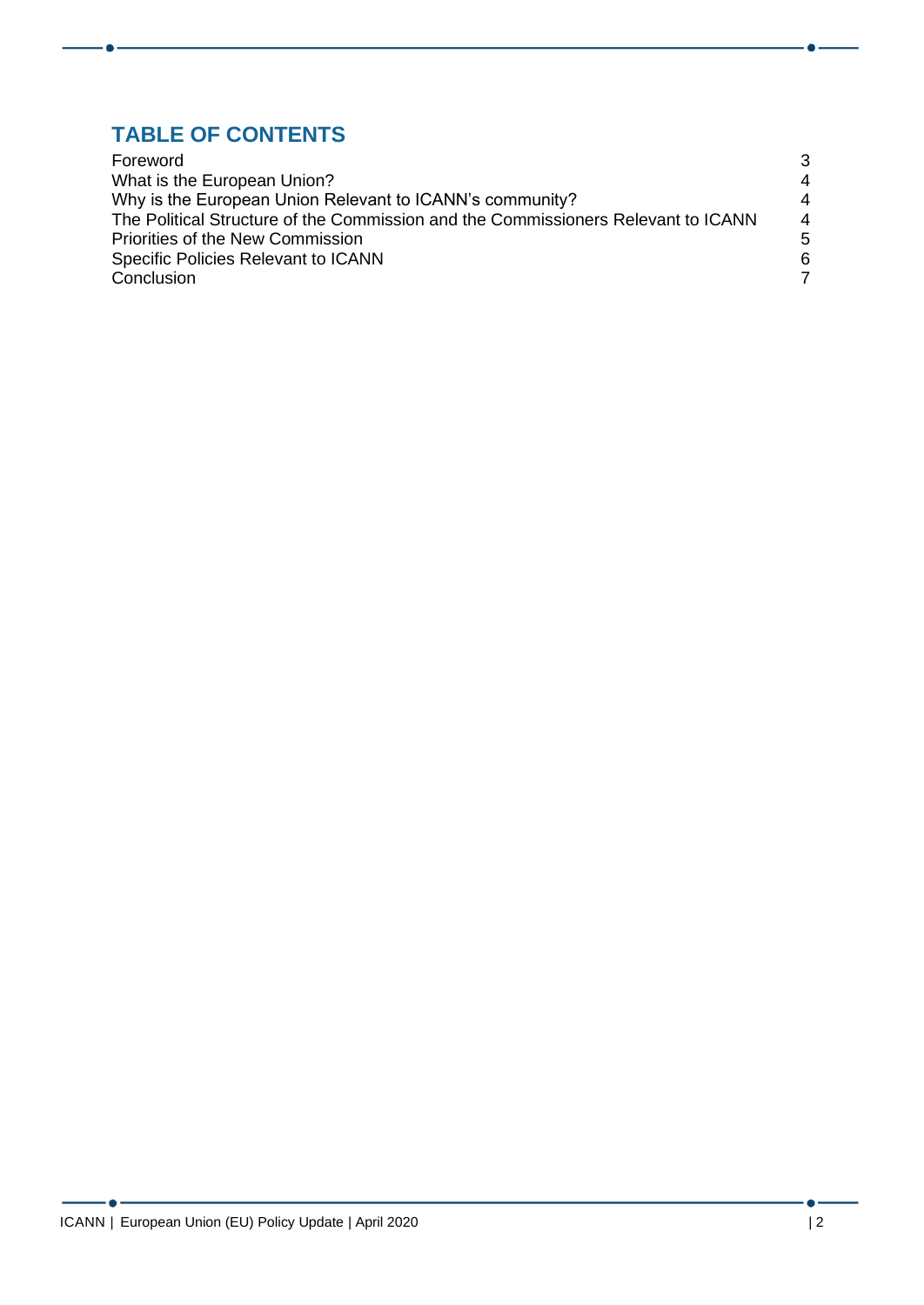# <span id="page-2-0"></span>Foreword

This is the first in a series of papers that will provide EU policy updates and analysis on topics, initiatives, and proposed legislation of potential relevance to the ICANN community and to ICANN's technical role in the Internet ecosystem.

 $\bullet$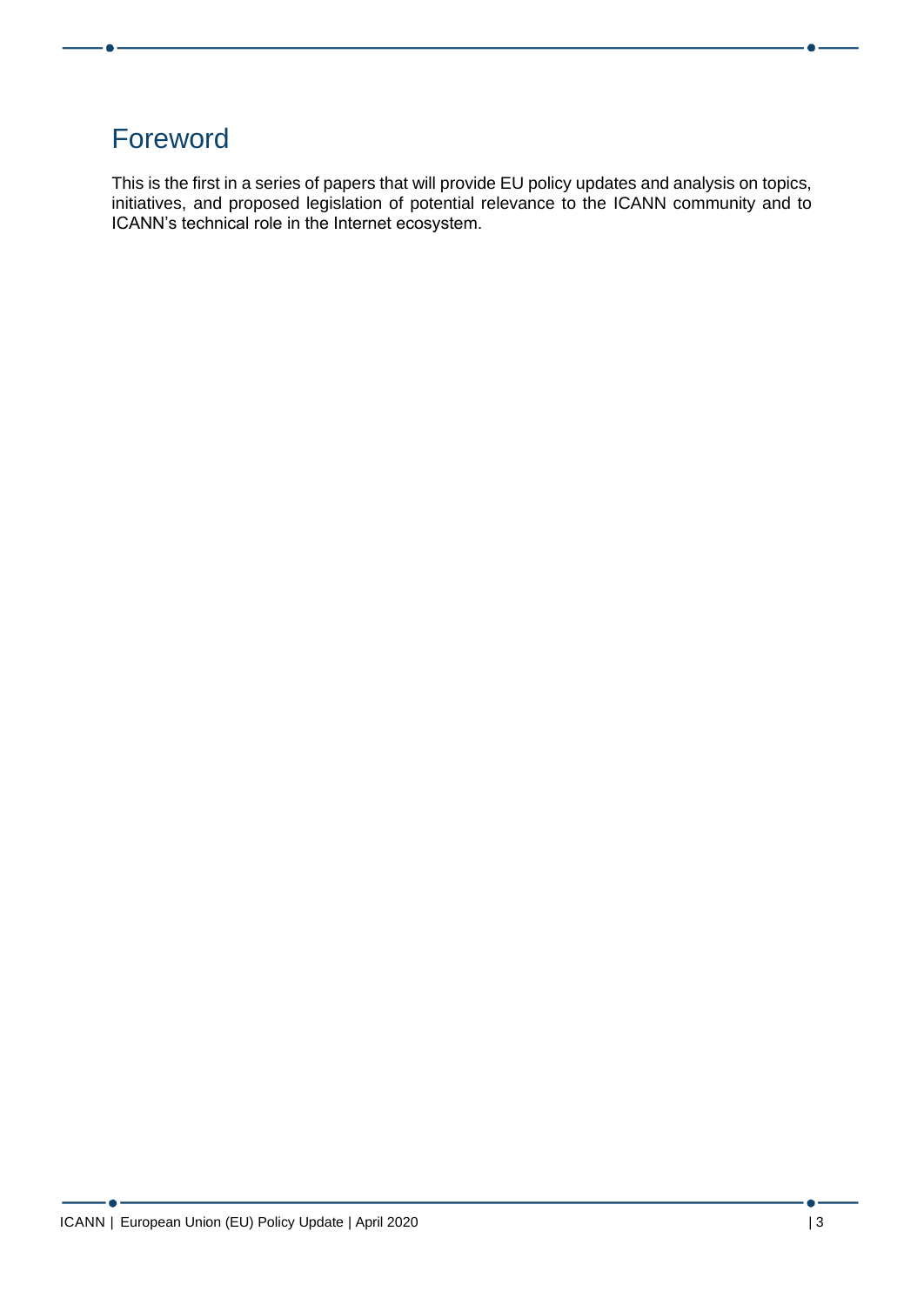# <span id="page-3-0"></span>What is the European Union?

The European Union (EU) is a political and economic union of 27 member states<sup>1</sup> located in Europe, stretching from Portugal to Romania, and Sweden to Cyprus. The Union does not include some Balkan countries like Serbia, nor the United Kingdom, Norway, and Switzerland.

The EU has a direct mandate from its member states to regulate the 'internal market' across these countries, including the cross-border movement of people, goods and services, but also other policy areas where coordination is necessary, including justice and fundamental rights, climate, fisheries, and foreign policy. The EU also has a budget to support less economically developed regions of the bloc and has direct enforcement powers on competition law and state subsidies. Member states maintain the separate sovereign right to legislate in areas like health, taxation, education, and public services, with some exceptions.

The governance of the EU is carried out by three main institutions, the European Commission, the Council, and the Parliament. The European Commission, which holds the executive power, proposes new legislation and enforces existing EU laws. Legislation proposed by the Commission will be then examined, changed, and approved by the Council, composed of ministers and heads of state, and the European Parliament, the institution elected by EU citizens.

## <span id="page-3-1"></span>Why is the European Union Relevant to ICANN's community?

The EU passes legislation for the 27 member states but its decisions can also generate effects beyond its borders. This is especially true on legislation regulating the 'digital' space, because of the borderless nature of the Internet. The EU's privacy law General Data Protection Regulation (GDPR)<sup>2</sup>, for example, applies to any organization providing services to EU citizens, whether or not the organization is located in the EU, and a similar extraterritorial reach is expected for the 'Digital Services Act' (more below), which will reform the liability rules for platforms and social media.

### <span id="page-3-2"></span>The Political Structure of the Commission and the Commissioners Relevant to ICANN

The Commission is composed of the College of Commissioners from 27 EU member states. Together, the 27 members of the College are the Commission's political leadership, serving a five-year term. As of December 2019, a new Commission took office for a five-year mandate.

The new Commission, led by Commission President Ursula von der Leyen, is structured into three groups of Commissioners. At its core are three Executive Vice Presidents from the main political groups. The three Vice Presidents have dual roles - to serve as Commissioner leading one of the departments of the EU civil service (Directorates General) and to act as a coordinator for one of the key policy priorities of the Commission (sustainability, digitalization, economy, and growth). The three Vice Presidents are:

 Margrethe Vestager (Denmark, liberal), who is responsible for Digital Industry and Competition.

<sup>1</sup> [https://europa.eu/european-union/about-eu/countries/member-countries\\_en](https://europa.eu/european-union/about-eu/countries/member-countries_en)

<sup>2</sup> <https://eur-lex.europa.eu/legal-content/EN/TXT/PDF/?uri=CELEX:32016R0679&from=EN>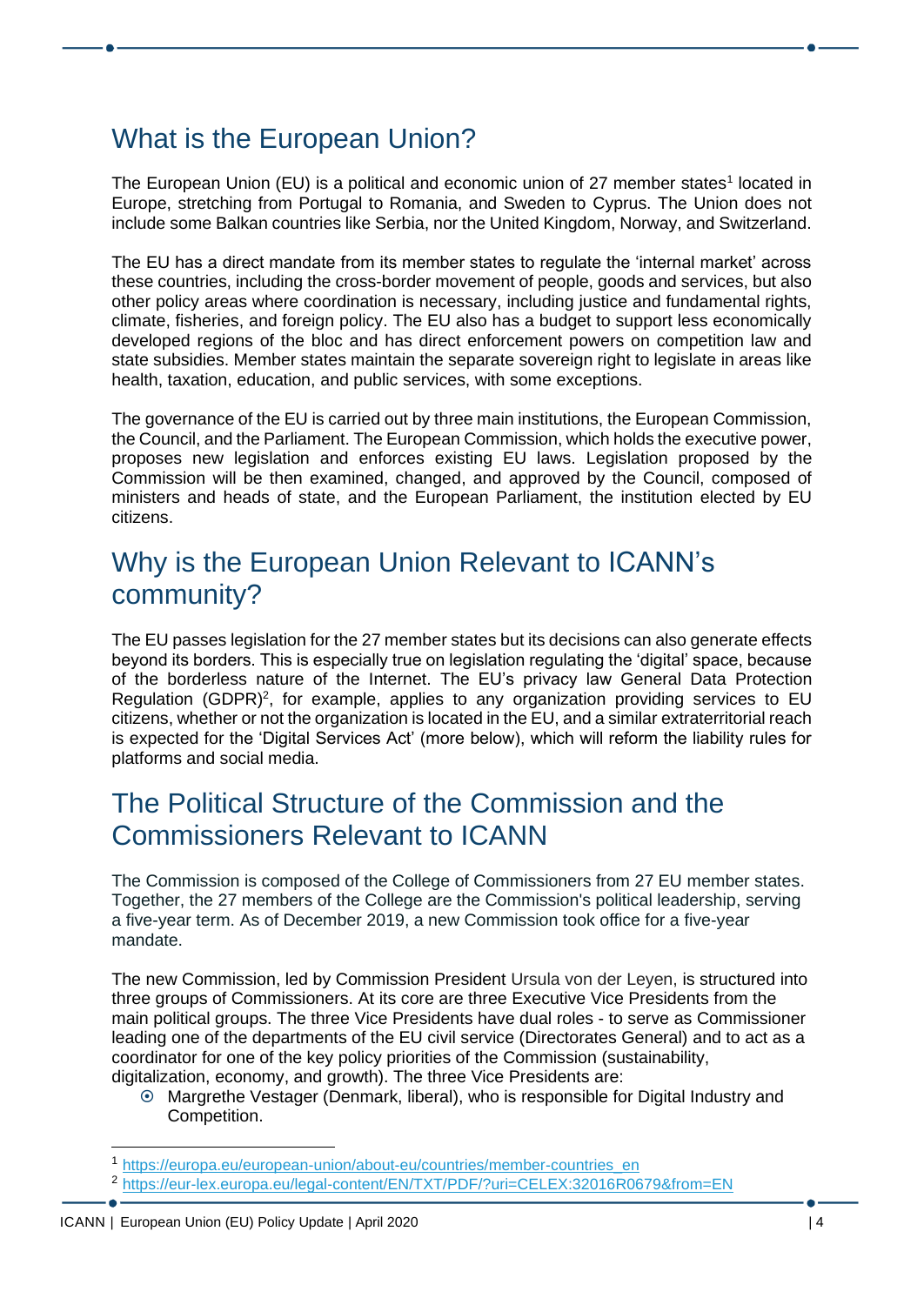- Frans Timmermans (The Netherlands, centre-left), who leads the European Green Deal and climate.
- Valdis Dombrovskis (Latvia, centre-right), who is in charge of economic policy and finance.

There are also five Vice Presidents whose role it is to coordinate work on the other Commission priorities, and eighteen Commissioners, with responsibility for a Directorate-General and specific policy topics. The eighteen Commissioners report to a Vice President.

The Commission members most relevant to ICANN are:

- Executive Vice President Margrethe Vestager who leads EU digital policy and
- Commissioner Thierry Breton, who leads the European internal market.

Together, they focus on EU digital policy, including cybersecurity, 5G, connectivity, data flows, and Artificial Intelligence (AI).

Other members also important are:

- Margaritis Schinas (Greece, centre-right), who is Vice President, *Promoting our European Way of Life*. He is responsible for some aspects of the EU security policy in cyberspace, including disinformation.
- Ylva Johansson (Sweden, centre-left), Commissioner of Home Affairs.
- Didier Reynders (Belgian, liberal), who is responsible for the Justice portfolio and of the GDPR's implementation.

## <span id="page-4-0"></span>Priorities of the New Commission

The Commission has three main priorities for the current term:

- Ensuring a strong but inclusive European economy.
- Reducing CO2 emissions and creating a more sustainable economy and society.
- Boosting EU digitalization.

On the latter, the idea is not to try to replicate U.S. and Chinese success on 'hyperscalers' but to secure Europe's sovereignty in the digital economy by strengthening its capacity in key technologies such as blockchain, quantum computing, and algorithms.

More broadly, the Commission intends to play an increased international role, as a counterpart to China, the U.S., and Russia. Building on the success of GDPR for privacy, the EU will seek to export a new technology regulation paradigm, based on 'human-centric' principles and fundamental rights.

Issues such as data protection, cybersecurity, sustainability, ethical and sustainable development, and the use of technology will be cross-sector themes. Each member of the Commission will have to implement the themes in their initiatives.

The Commission recently communicated its vision for "shaping Europe's digital future"<sup>3</sup>, by setting out goals and actions to boost EU digitization.

<sup>3</sup> [https://ec.europa.eu/info/sites/info/files/communication-shaping-europes-digital-future](https://ec.europa.eu/info/sites/info/files/communication-shaping-europes-digital-future-feb2020_en_3.pdf)[feb2020\\_en\\_3.pdf](https://ec.europa.eu/info/sites/info/files/communication-shaping-europes-digital-future-feb2020_en_3.pdf)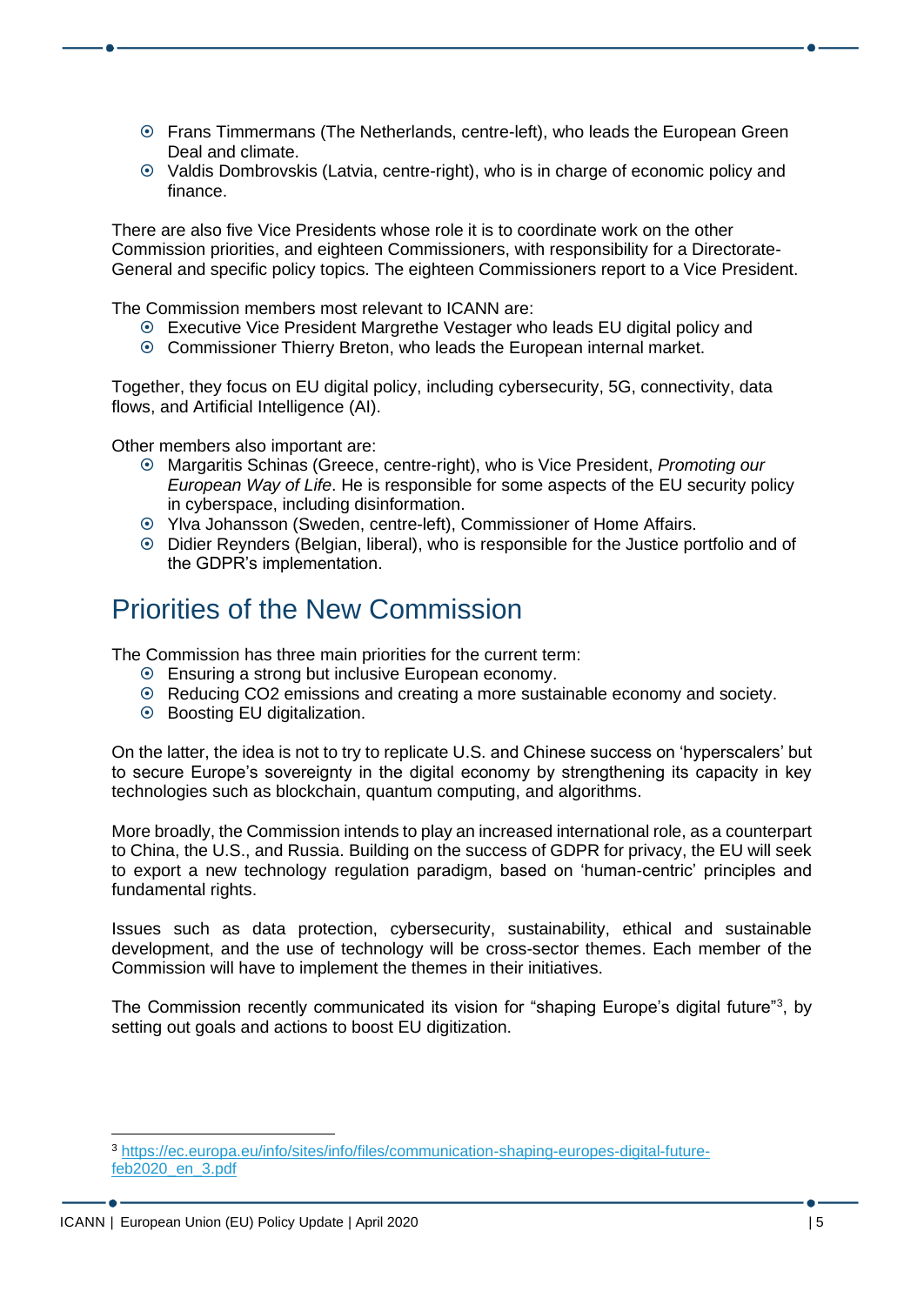# <span id="page-5-0"></span>Specific Policies Relevant to ICANN

#### **Cybersecurity**

Cybersecurity remains a 'top priority' for the EU Commission, which will continue to promote initiatives aimed at improving cooperation among EU countries, as well as securing safe products and infrastructures across the EU.

Stronger cybersecurity contributes to the aim of 'European digital sovereignty', reducing the EU's dependence on foreign technology in strategic sectors, and improving its defence against cyberattacks. Operational coordination among the cybersecurity agencies of member states and a stronger mandate for the EU cybersecurity agency European Union Agency for Cybersecurity (ENISA) are key components of this strategy.

The Commission will propose the following legislation:

- A review of the Directive on security of network and information systems (NIS) Directive<sup>4</sup>, aimed at harmonizing the identification of operators of essential services. DNS providers are included in the NIS directive list of entities for which operators of essential services should be identified. In this respect, some EU countries have identified operators of essential services within the Domain Name System (DNS) while others have not. The review will look at ensuring consistency with the criteria on identification of operators of essential services, including assess the need to further harmonize the criteria that allow a DNS provider to qualify as an operator of essential service. The plan is to have the review carried out by Q4 2020, but the timeline may be disrupted because of the COVID-19 pandemic.
- A legislative initiative on strengthening cybersecurity in financial services

In addition, the Commission plans to roll out cybersecurity certification schemes for Internet of Things (IoT) and 5G and is assessing the need to introduce mandatory certification for specific services. The "Union rolling work programme for European Cybersecurity Certification" (to be published by the Commission around June 2020 and preceded by a consultation phase) will identify priority areas for EU-wide certification and providing a list of information and communications technology (ICT) products, services, and processes to be covered by a certification scheme.

#### Digital Services Act – New Rules for Platforms and Content

Another area that may be relevant to the ICANN community concerns the harmonization of the rules on 'digital services' and Internet platforms. In late 2020, the Commission will propose a 'Digital Services Act' which will replace the current eCommerce Directive<sup>5</sup>, the liability regime for Internet services.

The primary goal of the Commission is to harmonize the rules across the different member states, addressing illegal material online and the mechanisms to remove it. To this end, one item policymakers will most likely focus on is an operational mechanism to remove certain content, so called 'notice and action', with the possibility to appeal and restore content wrongly removed.

The scope of the act is still unclear. Initially, the act was set to include the Domain Name Registrars and Registries in its scope, but now it seems that the Commission wants to limit

<sup>4</sup> <https://eur-lex.europa.eu/legal-content/EN/TXT/PDF/?uri=CELEX:32016L1148&from=EN>

<sup>5</sup> <https://eur-lex.europa.eu/legal-content/EN/TXT/PDF/?uri=CELEX:32000L0031&from=EN>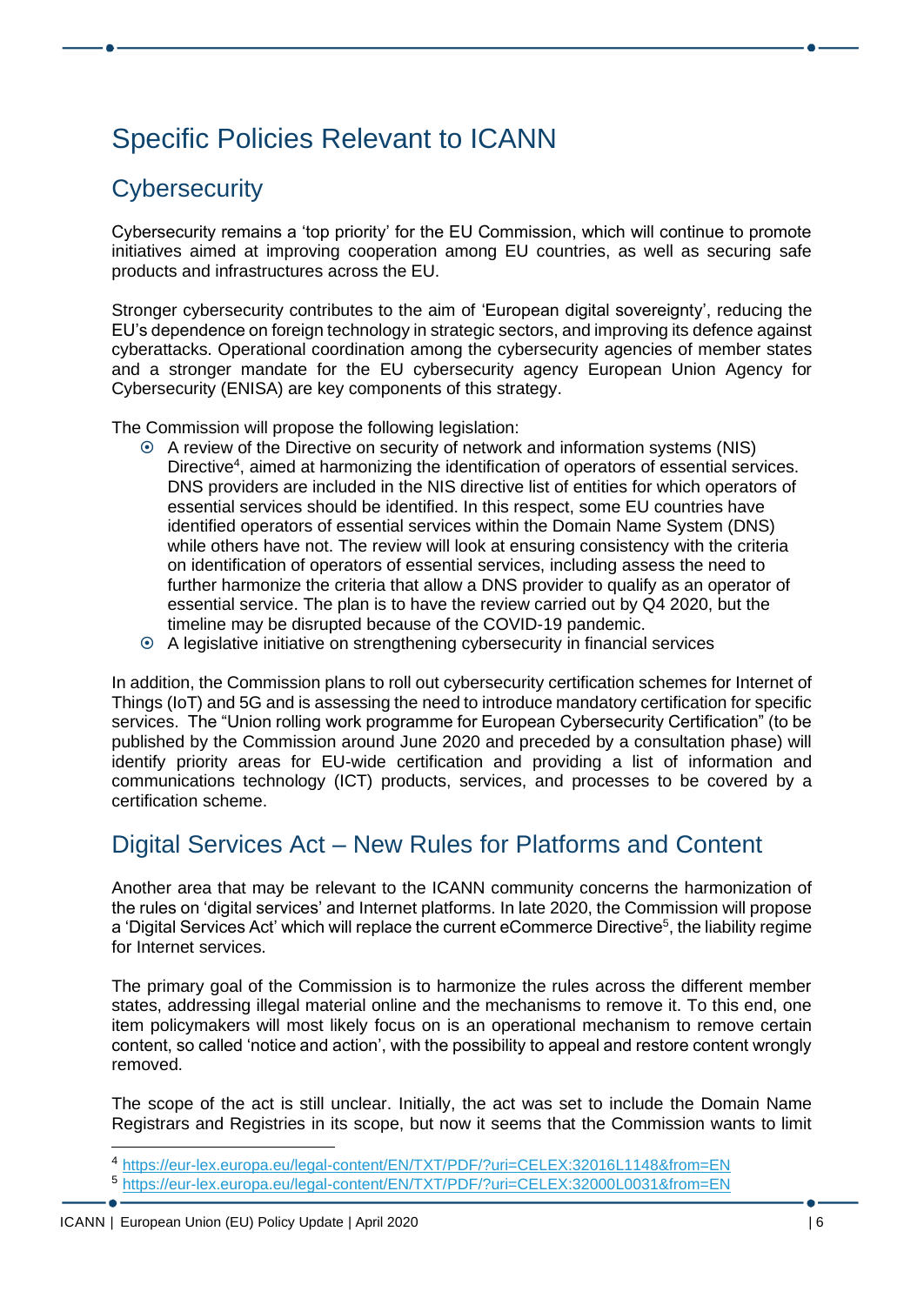the scope of the legislation. It is therefore premature to assume that Registrars and Registries will be included.

Regarding the 'safe harbour' provided by the eCommerce Directive for the content hosted by platforms, it is also unclear if the rules will stay the same or if the Commission will introduce additional responsibilities for larger platforms.

The policy options the Commission will consider are subject to an analysis and impact assessment, following the evaluation of the eCommerce Directive from its entry into force until today. The launch of a three-month public consultation on the Digital Services Act was planned for March 2020. It is now postponed due to the COVID-19 pandemic.

#### Privacy and Data

Data protection remains a core value of the EU and will inform its policies in the years to come.

The implementation of the GDPR by national authorities in coordination with the Commission is ongoing. The Commission will report on the application of the GDPR, two years after its entry into application. A feedback period is open from 1 April 2020 to 29 April 2020, inviting input from stakeholders. One of the key areas for feedback is the international transfer of personal data to third countries, and the cooperation and consistency mechanism between national data protection authorities.<sup>6</sup>

In addition, the EU will have to conclude the redrafting of the ePrivacy Directive<sup>7</sup>, which governs the secrecy of electronic communications and technologies like web cookies.

The legislation has not progressed for several years as lawmakers struggle to agree on a common set of amendments. If stagnation persists, the proposal might be withdrawn, and the Commission will then propose new text. In the meantime, the existing e-Privacy rules will be upgraded to match the provisions of the GDPR.

The Commission may also consider reviewing the rules on data retention. The Court of Justice of the EU (the 'Supreme Court' of the EU) has annulled several national laws on data retention (based on the Data Retention Directive), but EU member states still consider the ability to seize and access retained data held by telecom operators as a necessary tool for law enforcement. Governments have had ongoing discussions for several years to find a lawful way of maintaining data retention provisions, and the Commission may propose legislation in the future.

Finally, on non-personal data, the Commission has recently proposed an initiative to create 'data pools', which will group data belonging to different industries (energy, agriculture, automotive). The aim of the 'Data Strategy' is to exploit the potential of industrial data in order to strengthen and digitalize all EU industry.

# <span id="page-6-0"></span>**Conclusion**

<sup>6</sup> [https://ec.europa.eu/info/law/better-regulation/have-your-say/initiatives/12322-Report-on-the](https://ec.europa.eu/info/law/better-regulation/have-your-say/initiatives/12322-Report-on-the-application-of-the-General-Data-Protection-Regulation)[application-of-the-General-Data-Protection-Regulation](https://ec.europa.eu/info/law/better-regulation/have-your-say/initiatives/12322-Report-on-the-application-of-the-General-Data-Protection-Regulation)

<sup>7</sup> [https://eur-lex.europa.eu/legal-content/EN/TXT/PDF/?uri=CELEX:32002L0058&from=EN,](https://eur-lex.europa.eu/legal-content/EN/TXT/PDF/?uri=CELEX:32002L0058&from=EN) and consolidated version [https://eur-lex.europa.eu/legal-content/EN/TXT/PDF/?uri=CELEX:02002L0058-](https://eur-lex.europa.eu/legal-content/EN/TXT/PDF/?uri=CELEX:02002L0058-20091219&qid=1585059571119&from=EN) [20091219&qid=1585059571119&from=EN](https://eur-lex.europa.eu/legal-content/EN/TXT/PDF/?uri=CELEX:02002L0058-20091219&qid=1585059571119&from=EN)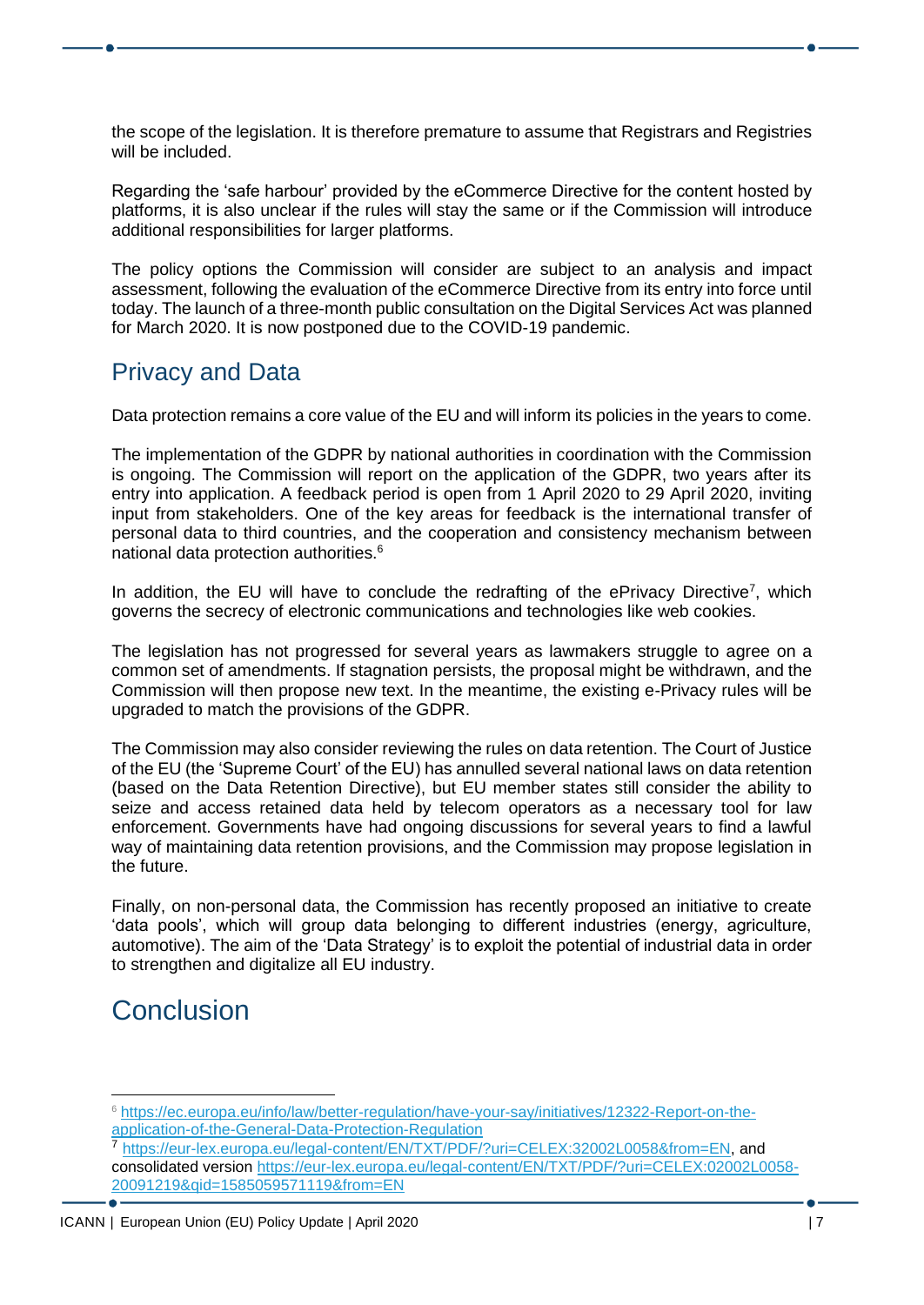ICANN org is monitoring developments at the EU level and will provide periodic updates as relevant policy initiatives progress or others are unveiled.

۰.